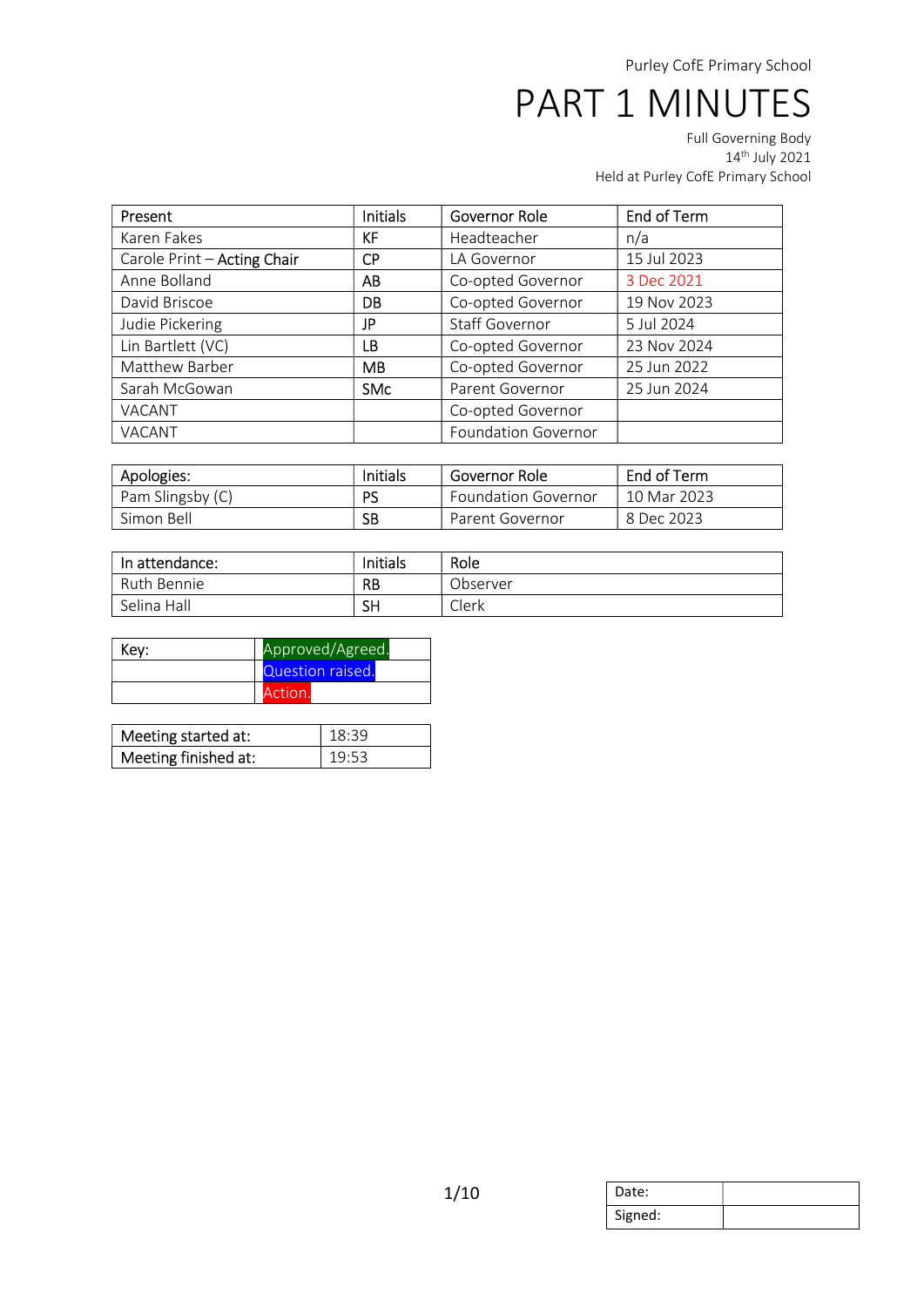| <b>Record of documents</b> |                                                                      |             |                               |  |
|----------------------------|----------------------------------------------------------------------|-------------|-------------------------------|--|
| <b>Item</b>                | <b>Document</b>                                                      |             | <b>Added to Governor Hub:</b> |  |
|                            |                                                                      | <b>Date</b> | Whom                          |  |
| Item 5.                    | Headteacher report Summer 2021<br>$\blacksquare$                     | 07/07/2021  | Clerk                         |  |
| Item 6.                    | Budget Monitoring CFR 2021-22 P3 Capital<br>$\overline{\phantom{0}}$ |             | Clerk                         |  |
|                            | Budget Monitoring CFR 2021-22 P3 MSB<br>٠                            |             |                               |  |
|                            | Budget Monitoring CFR 2021-22 P3 Out of Hours<br>$\blacksquare$      |             |                               |  |
|                            | Budget Monitoring CFR 2021-22 P3 PPG                                 |             |                               |  |
|                            | Budget Monitoring CFR 2021-22 P3 Sports<br>۰                         |             |                               |  |
|                            | Written Budget Monitoring Report for Governors -<br>$\blacksquare$   |             |                               |  |
|                            | Purley CE Primary - 202                                              |             |                               |  |
| Item 8.                    | Governor Visit PPG 210621 Final<br>$\overline{\phantom{0}}$          | 09/07/2021  | Clerk                         |  |
| Item $10.$                 | SEND report July 21 FGB<br>$\overline{a}$                            | 09/07/2021  | Clerk                         |  |
| Item 11.                   | Sports report 2020 2021<br>$\overline{a}$                            | 13/07/2021  | Clerk                         |  |
| Item 12.                   | safeguarding gov visitB 22 06 2021<br>$\blacksquare$                 | 07/07/2021  | Clerk                         |  |
|                            | Behaviour and safeguarding pupil voice report 140621<br>۰            |             |                               |  |
|                            | kcsie 2021 changer<br>$\blacksquare$                                 |             |                               |  |
|                            | Keeping children safe in education 2021<br>$\overline{\phantom{a}}$  |             |                               |  |
| Item $13.$                 | Collective worship report<br>$\qquad \qquad \blacksquare$            | 07/07/2021  | Clerk                         |  |
|                            | SIAMS reflection report<br>$\overline{a}$                            |             |                               |  |
| Item 14.                   | Gov planner 2021-2022<br>$\blacksquare$                              | 07/07/2021  | Clerk                         |  |
| Item 15.                   | Schools Sickness Procedure and Guidance July 2021<br>$\blacksquare$  | 07/07/2021  | Clerk                         |  |
|                            | Behaviour principles written statement July 2021<br>$\blacksquare$   |             |                               |  |
|                            | Personal, Social, Health and Economic (PSHE) and<br>$\blacksquare$   |             |                               |  |
|                            | Relationship and Sex Education (RSE) Policy July 2021                |             |                               |  |
|                            | Governors' Allowances Policy July 2021<br>÷                          |             |                               |  |
|                            | Clerk Review Purley WBC Policy Tracker - June 2021<br>$\blacksquare$ |             |                               |  |
| Item 16.                   | Governor Safeguarding Training 2020-2021<br>÷,                       | 07/07/2021  | Clerk                         |  |
|                            | Training Record 2020 to 2021.docx<br>$\overline{\phantom{a}}$        |             |                               |  |
| Item 18.                   | 26062021 FGB minutes Part 1 v1.0<br>$\overline{a}$                   | 07/07/2021  | Clerk                         |  |
| Item 19.                   | Purley FGB Action Register - July 2021                               | 07/07/2021  | Clerk                         |  |

| Date:   |  |
|---------|--|
| Signed: |  |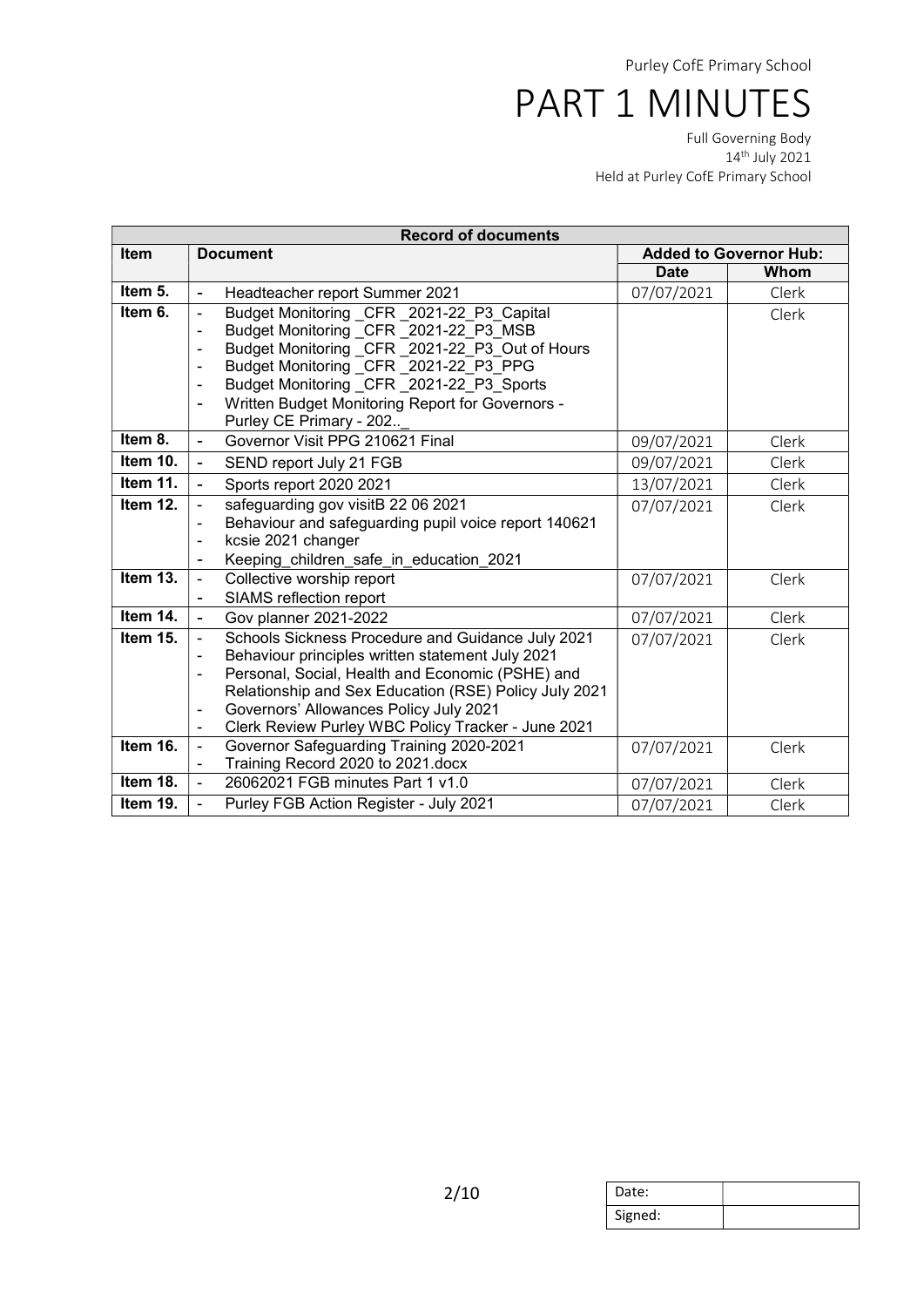Full Governing Body 14th July 2021 Held at Purley CofE Primary School

| Item no | Description                                                                                                                                                                                                                                                                                | Action                       |
|---------|--------------------------------------------------------------------------------------------------------------------------------------------------------------------------------------------------------------------------------------------------------------------------------------------|------------------------------|
| Item 1. | Those present and in attendance                                                                                                                                                                                                                                                            |                              |
|         | Governors present at the meeting are listed on page 1 of these minutes.<br>$\overline{\phantom{a}}$<br>SB sent apologies in advance of the meeting. The Governors accepted SB<br>apologies.                                                                                                | <b>Noted</b><br><b>Noted</b> |
|         | PS unfortunately was unable to join the meeting due to a work<br>$\overline{\phantom{a}}$<br>emergency. The Governors accepted PS apologies. CP acted as Chair for<br>the evening.                                                                                                         | Noted                        |
|         | The meeting was quorate as the quorum for any governing board<br>meeting and to vote must be one half (rounded up to a whole number)<br>of the complete membership of the governing board (excluding<br>vacancies) and no more than a third of the governing body can be staff<br>members. | <b>Noted</b>                 |
|         | Current membership at the start of the meeting: 10.<br>One half of the complete membership is: 5. Number of members at the<br>$\overline{\phantom{a}}$<br>meeting: 8. Governors who are Staff: 2                                                                                           | Noted                        |
| Item 2. | Declarations of interest and confirmation of confidentiality                                                                                                                                                                                                                               |                              |
|         | No declarations of interest were declared by the Governors.<br>$\blacksquare$                                                                                                                                                                                                              | <b>Noted</b>                 |
|         | RB joined the meeting via video link. RB was asked to confirm the<br>environment she was in is secure and protects confidentiality. RB<br>confirmed.                                                                                                                                       | <b>Noted</b>                 |
|         | All other Governors were on school site.<br>$\overline{\phantom{a}}$                                                                                                                                                                                                                       | <b>Noted</b>                 |
| Item 3. | <b>AOB</b>                                                                                                                                                                                                                                                                                 |                              |
|         | None                                                                                                                                                                                                                                                                                       | Noted                        |
| Item 4. | SDP Verbal update                                                                                                                                                                                                                                                                          |                              |
|         | Good progress has been made this year. The updated SDP and SEF (Self<br>Evaluation Form) will be presented at the September 2021 FGB (Full<br>Governing Board).                                                                                                                            | <b>Noted</b>                 |
|         | Every year we put Governor Monitoring in the SDP as a method of<br>ensuring implementation, however this is not happening frequently<br>enough. To combat this, a line has been added into the SDP to show<br>which working group will monitor the action and who will do the visits.      | Noted                        |
|         | KF/PS are keen for each working group to submit a collective worship<br>$\blacksquare$                                                                                                                                                                                                     | Noted                        |
|         | monitoring report at different intervals throughout the year.<br>We have a number of different plans that we need to manage and                                                                                                                                                            | <b>Noted</b>                 |
|         | monitor including PPG, Sports, and Covid Catch-up. We are confident<br>Purley is on the right track. This was also confirmed during Rose<br>Carberry's latest visit.                                                                                                                       |                              |
|         | As for the SEF, a different format has been used to help make it clearer<br>and easier to read.                                                                                                                                                                                            | Noted                        |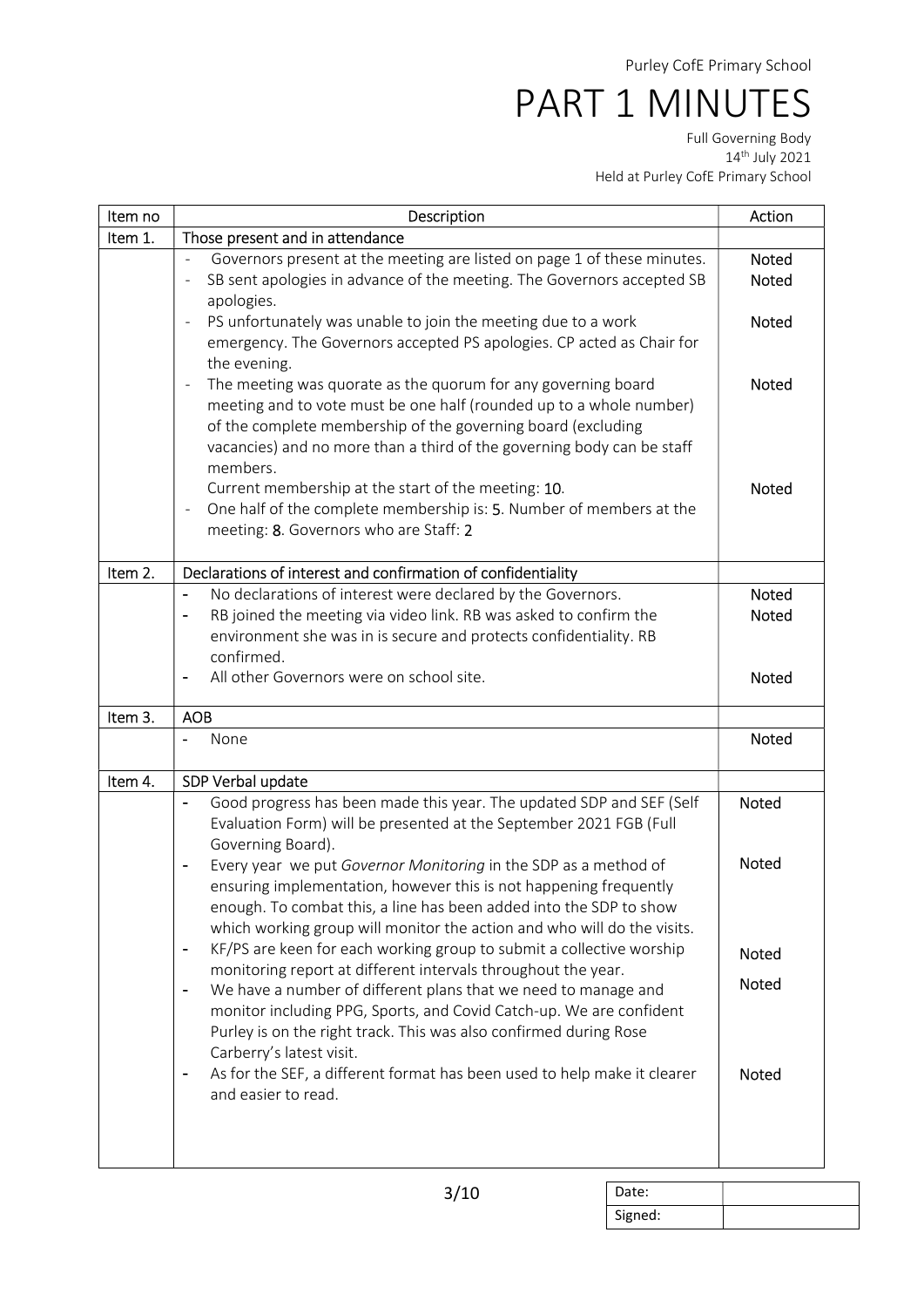| Item 5. | Headteacher's report - written                                                                                                                                                                                                                                                                                                                                                                                                                                                                                                                                                                      |                       |
|---------|-----------------------------------------------------------------------------------------------------------------------------------------------------------------------------------------------------------------------------------------------------------------------------------------------------------------------------------------------------------------------------------------------------------------------------------------------------------------------------------------------------------------------------------------------------------------------------------------------------|-----------------------|
|         | The Headteacher's report had been sent in advance. The Governors<br>were asked if they had any questions?                                                                                                                                                                                                                                                                                                                                                                                                                                                                                           | Noted                 |
|         | Q: Under the Leadership and Management section, it states the caretaker<br>has resigned and two part time wrap around care workers have also<br>resigned, have you started advertising for these roles?                                                                                                                                                                                                                                                                                                                                                                                             | Noted                 |
|         | A: Yes, an existing play worker will pick up 3 of the sessions and we<br>have appointed someone for the 4 <sup>th</sup> session this morning. The advert<br>for the caretaker has gone out and interviews are planned but we may<br>look at alternative options for this role.                                                                                                                                                                                                                                                                                                                      | Noted                 |
|         | Q: KF asked the Governors directly what makes Purley CofE Primary School a<br>Good school?                                                                                                                                                                                                                                                                                                                                                                                                                                                                                                          | <b>Noted</b>          |
|         | A: When we spoke with the school councillors, they were lovely and<br>listed a number of things that makes them happy at school including<br>the staff, the resources, the different opportunities they are given and<br>the school grounds. This opinion was echoed by the Governors.                                                                                                                                                                                                                                                                                                              | <b>Noted</b>          |
|         | The Governors added to this citing everything that wasspoken about at<br>the June FGB when we were asked to tour the school for the SIAMS<br>reflection agenda item: the links with the church, the welcoming<br>composition as you enter the school, the calming environment, the<br>teaching staff, the whole fabric of the building and school, the small and<br>friendly environment, the individualism - knowing each child and<br>knowing they will not get lost and the enthusiasm of the children and<br>staff. These are the things that make Purley CofE Primary school a good<br>school. | <b>Noted</b>          |
|         | Q: Following on from this question, KF then asked if we should be asking<br>Staff and Parents the same question?                                                                                                                                                                                                                                                                                                                                                                                                                                                                                    | Noted                 |
|         | A: Yes! it is very important to include Staff and Parents.<br>The parents will have an invite to come into school for a Greet the<br>Teacher event on 15 <sup>th</sup> September and see the classrooms. This might be<br>a good opportunity to ask them this question.                                                                                                                                                                                                                                                                                                                             | Noted<br><b>Noted</b> |
|         | Parents have stated that they prefer parents evening online as it stops<br>issues with trying to find childcare and both parents can attend. October<br>2021 will be online and February 2022 face-to-face.                                                                                                                                                                                                                                                                                                                                                                                         | Noted                 |
|         | Q: KF asked who can collate the questions and which Governors will be<br>available to come in for the Greet the teacher event to provide a<br><b>Governor presence?</b>                                                                                                                                                                                                                                                                                                                                                                                                                             | Noted                 |
|         | A: MB. SMc and LB all offed to attend. RB suggested a question around<br>effectiveness and vision could be added. The timing of the event will<br>be from 6:00 to 7:30pm. LB offered to work with KF to pull together<br>the questions for the parents.                                                                                                                                                                                                                                                                                                                                             | Action                |

| Date:   |  |
|---------|--|
| Signed: |  |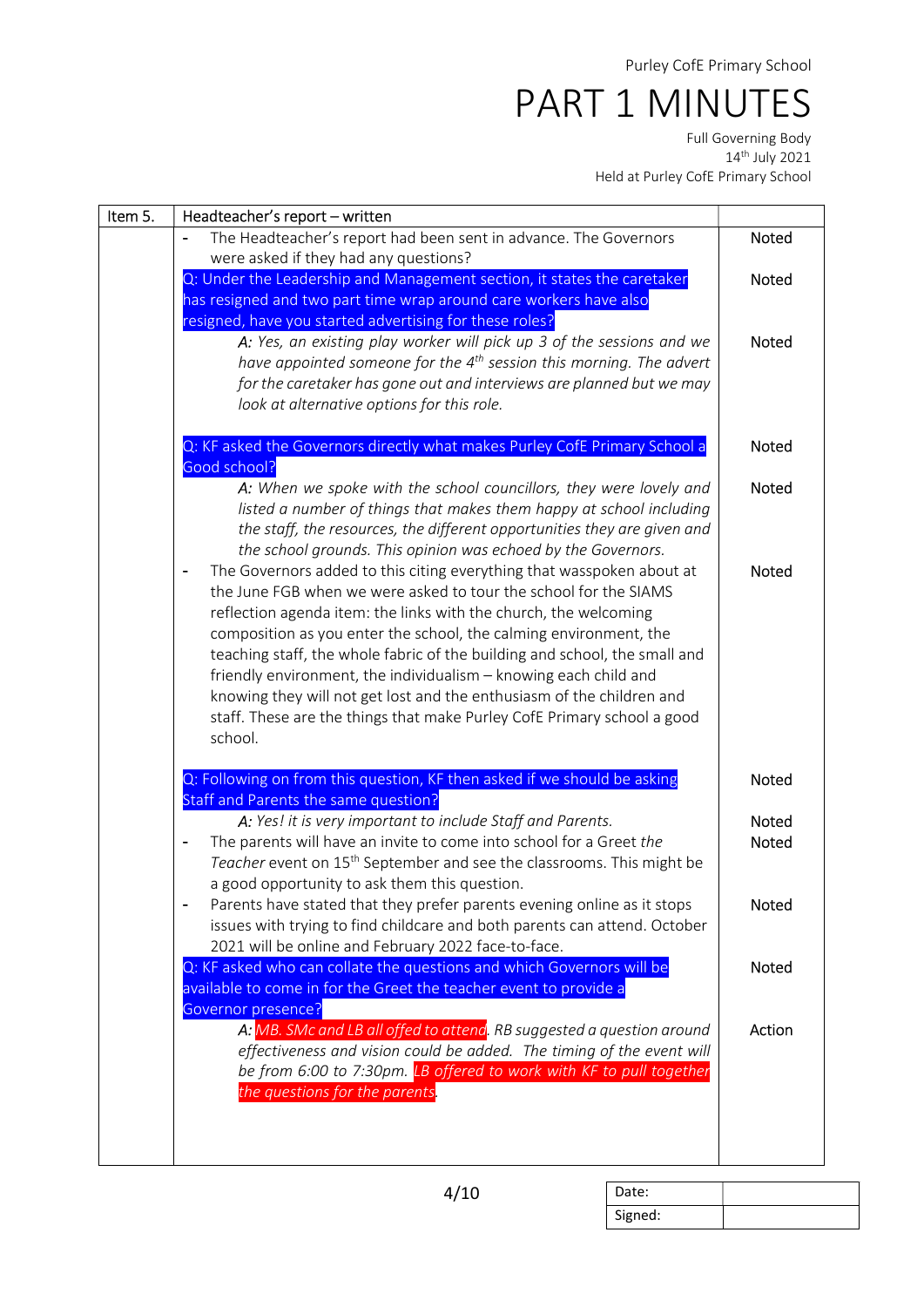Full Governing Body 14th July 2021 Held at Purley CofE Primary School

| Item 6. | <b>Finance Report</b>                                                                                |              |
|---------|------------------------------------------------------------------------------------------------------|--------------|
|         | The Out of Hours funds is reporting a £9,177 deficit by the end of the                               | Noted        |
|         | financial year.                                                                                      |              |
|         | The SBM is currently investigating to confirm if this is the true figure $-$ is                      | <b>Noted</b> |
|         | it due to the breakfast club or out of hours' club? We need to                                       |              |
|         | understand if this is the impact of Covid. However, speaking with the LA,                            |              |
|         | as a service it will normally run at some deficit.                                                   |              |
|         | Prior to Covid, Purley normally had 6 to 11 children attend. This is not<br>$\overline{\phantom{a}}$ | <b>Noted</b> |
|         | the case now                                                                                         |              |
|         | However, things may change in September as parents are starting to<br>$\blacksquare$                 | <b>Noted</b> |
|         | head back to the office. 19 <sup>th</sup> July is freedom day so more people will be                 |              |
|         | expected to return to work and will possibly need this provision.                                    |              |
|         | Running the out of hours' club at deficit has been flagged before to<br>$\blacksquare$               | <b>Noted</b> |
|         | Governors.                                                                                           |              |
|         | Q: The Governors were keen to explore the revenue and expenditure from                               | <b>Noted</b> |
|         | previous years and understand the variances. Last year will probably be                              |              |
|         | similar to this year due to Covid, but a year in which the out of hours club                         |              |
|         | was working well would be good to demonstrate its revenue potential.                                 |              |
|         | A: Clerk to ask SBM if they can pull together this information ready for                             | Noted        |
|         | the business working group meeting on 19 <sup>th</sup> July.                                         |              |
|         |                                                                                                      |              |
|         | Our new IT provider (Inspired) has ensured that we have computers,<br>$\overline{\phantom{a}}$       | <b>Noted</b> |
|         | wifi, and sound bars that all work and the school has developed a good<br>working relationship.      |              |
|         | On the 15 <sup>th</sup> July KF and the SBM will be meeting with Inspired to discuss                 | <b>Noted</b> |
|         | $\overline{a}$<br>the alternative provisions for Share Point.                                        |              |
|         | Costing for Sports week is now beginning to come in; to make Governors<br>$\blacksquare$             | <b>Noted</b> |
|         | aware, the Sports Fund runs from April to April but the report July to                               |              |
|         | July.                                                                                                |              |
|         | KF has also revised Lettings and no changes are required.<br>$\overline{\phantom{a}}$                | Noted        |
|         |                                                                                                      |              |
| Item 7. | Headteacher's monthly checklist                                                                      |              |
|         | The Headteacher monthly checklist is looking good for this year and was                              | Noted        |
|         | worked on for the audit. We are on track for the end of this academic                                |              |
|         | year.                                                                                                |              |
|         | Q: How did the financial audit go?.                                                                  | Noted        |
|         | A: In general, we are very pleased with how it went and are looking                                  | Noted        |
|         | forward to receiving the report; we hope to share this in September.                                 |              |
|         |                                                                                                      |              |
| Item 8. | Review PPG provision                                                                                 |              |
|         | The Governor Visit PPG 210621 document was provided in advance of                                    | Noted        |
|         | the meeting.                                                                                         |              |
|         | The Dof E has provided a new template to calculate and display PPG                                   | Noted        |
|         | funding which is causing confusion. This is because the funding is split                             |              |
|         | across financial years and the template does not display this information                            |              |
|         | well.                                                                                                |              |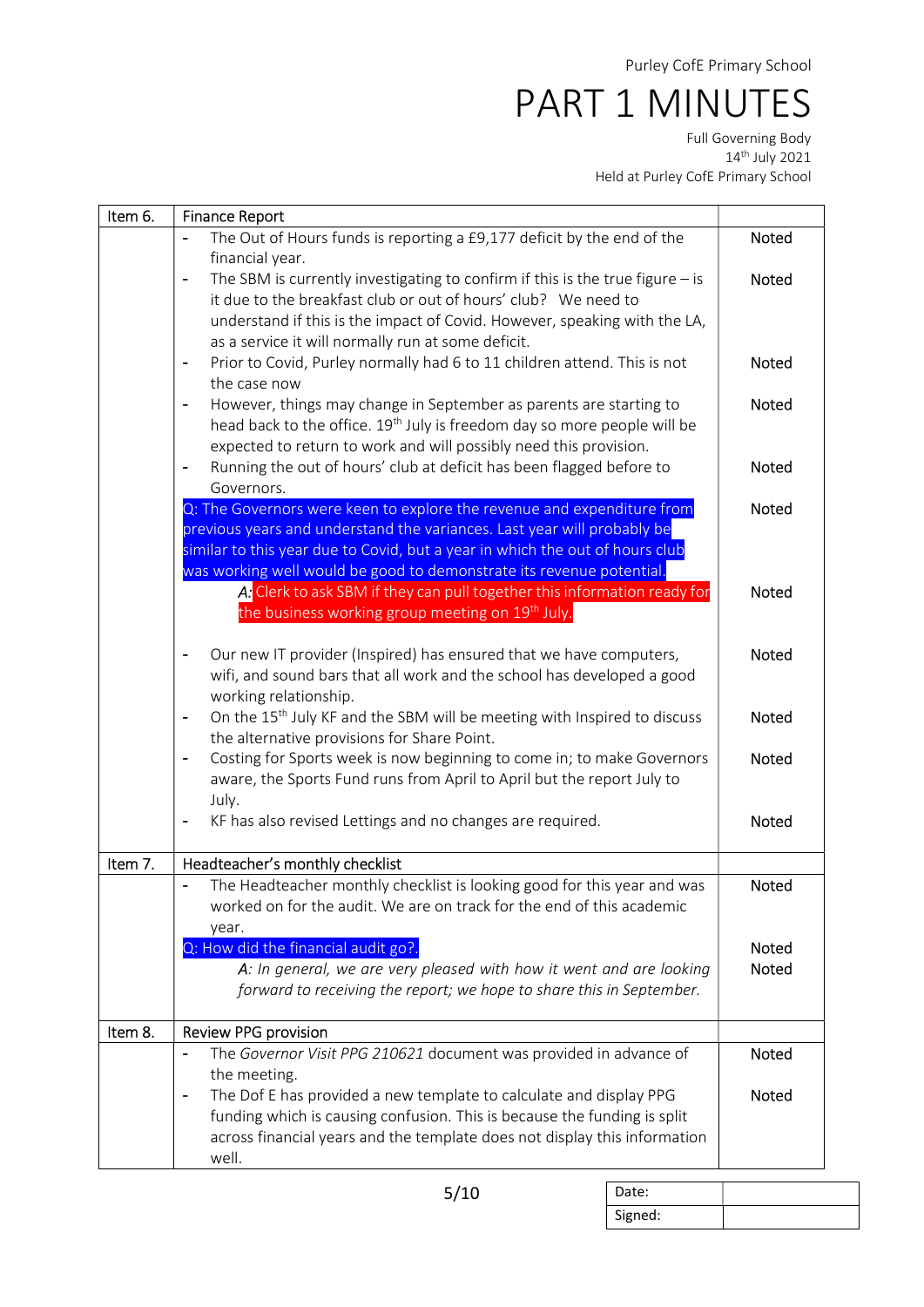Full Governing Body 14th July 2021 Held at Purley CofE Primary School

|          | KF discussed an issue with the PPG data from Cornerstones and will be                                                                                                   | <b>Noted</b> |
|----------|-------------------------------------------------------------------------------------------------------------------------------------------------------------------------|--------------|
|          | meeting with them on the 3 <sup>rd</sup> of September. KF explained that the<br>school only uses a small part of the Cornerstones package which costs                   |              |
|          | approx.£200 per year. It was highlighted in Purley's last Ofsted report                                                                                                 |              |
|          | that their PPG tracking required improvement and Cornerstones was                                                                                                       |              |
|          | purchased, in part, to provide this data.                                                                                                                               |              |
|          | KF feels PPG children are looked after within the school in terms of<br>$\qquad \qquad \blacksquare$                                                                    | <b>Noted</b> |
|          | opportunities and funding. This is down to the hard work of the staff and                                                                                               |              |
|          | ensuring the children were well supported during Covid.                                                                                                                 |              |
|          |                                                                                                                                                                         |              |
| Item 9.  | Report from Data and Teaching and Learning - verbal update                                                                                                              |              |
|          | LB gave an update to the various activities the Data and Teaching and                                                                                                   | Noted        |
|          | Learning group have been doing include policy reviews.                                                                                                                  |              |
|          | The PPG report has been produced and presented to Governors this                                                                                                        | Noted        |
|          | evening.                                                                                                                                                                |              |
|          | Staff Subject performance reports are being prepared and will be ready<br>for September 2021.                                                                           | Noted        |
|          | Particular sections of SDP will be focused upon; January will be<br>handwriting and March for be KIRFS.                                                                 | <b>Noted</b> |
|          | The Teaching and Learning working group will jointly look at the IT<br>$\qquad \qquad \blacksquare$                                                                     | <b>Noted</b> |
|          | refresh project with the Business working group.                                                                                                                        |              |
|          | Curriculum knowledge organisers will all be up on the website ready for<br>September 2021.                                                                              | Noted        |
|          | Governors will be working on the Ofsted question document and looking<br>٠<br>at individual questions at each working group as we go through the next<br>academic year. | <b>Noted</b> |
|          | All meeting dates have been decided and confirmed.<br>۰                                                                                                                 | Noted        |
|          | The data has shown a dip in hand writing standards, but this is the same<br>$\blacksquare$                                                                              | Noted        |
|          | as experienced in other schools.                                                                                                                                        |              |
|          | Foundation stage outcomes are very encouraging. Social interactions                                                                                                     | Noted        |
|          | need work but this is not surprising due to the Covid situation.                                                                                                        |              |
|          | Foundation are making excellent progress.                                                                                                                               |              |
|          |                                                                                                                                                                         |              |
| Item 10. | SEND report July 21 FGB                                                                                                                                                 |              |
|          | JP was able to pull the report together last minute in time for the FGB.                                                                                                | Noted        |
|          | As Governors did not have the full 7 days to review, JP asked if                                                                                                        |              |
|          | Governors wanted to walk through the report at the meeting. The                                                                                                         |              |
|          | Governors confirmed they had already reviewed the report. The                                                                                                           |              |
|          | Governors had no specific questions regarding the report.                                                                                                               |              |
|          | There are 8 children since September added to the SEND register. Due<br>$\blacksquare$                                                                                  | <b>Noted</b> |
|          | to lockdown, these children have all been added in one go; normally                                                                                                     |              |
|          | children would be added as and when required throughout the                                                                                                             |              |
|          | academic year.                                                                                                                                                          |              |
|          | Purley have been unable to measure the school's performance either<br>$\overline{\phantom{a}}$                                                                          | Noted        |
|          | locally or nationally this year due to lack of data available following                                                                                                 |              |
|          | school closures due to COVID 19.                                                                                                                                        |              |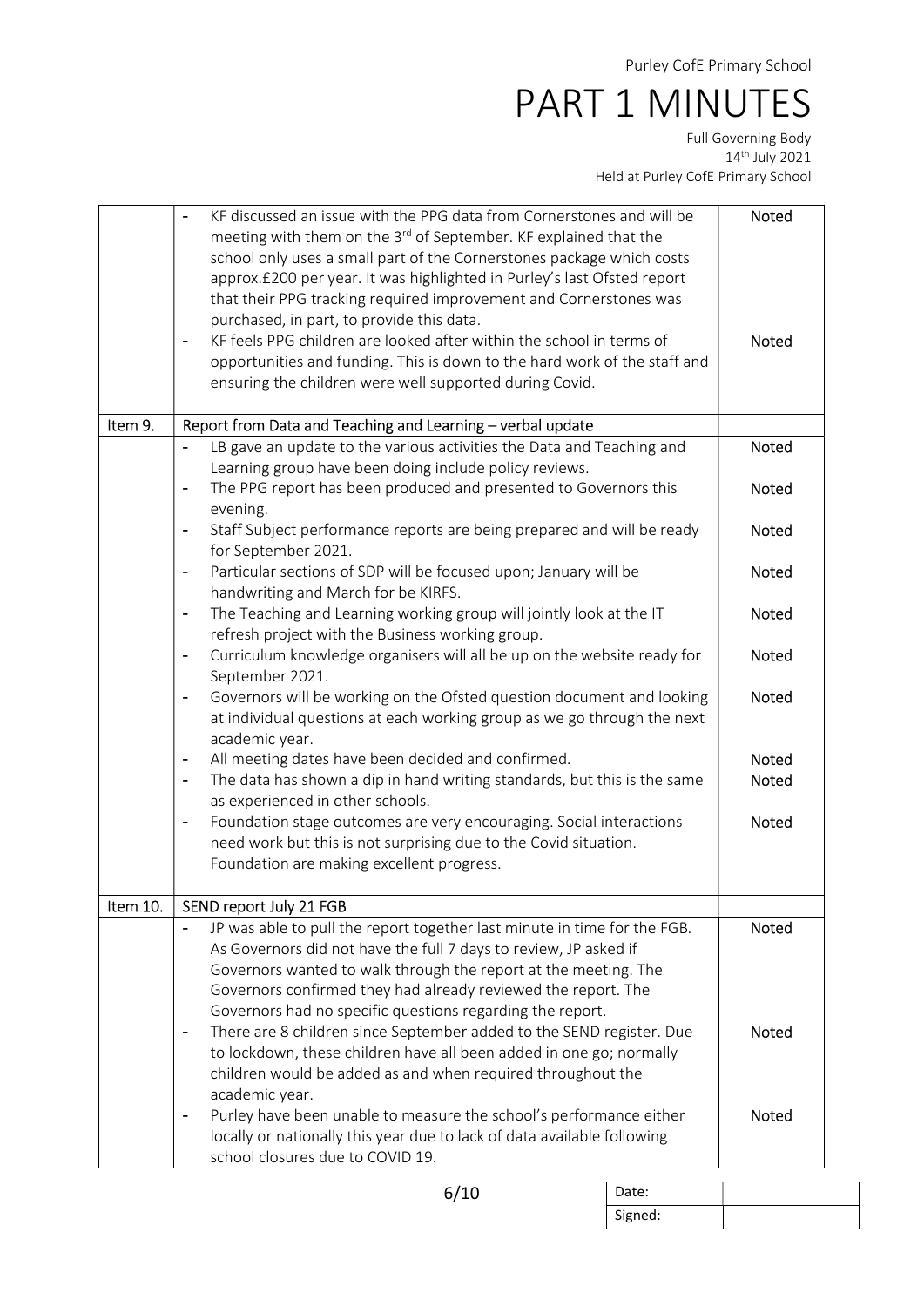Full Governing Body 14th July 2021 Held at Purley CofE Primary School

|          | Q: With this number of children all being added at once, how does this                                                                                | <b>Noted</b> |
|----------|-------------------------------------------------------------------------------------------------------------------------------------------------------|--------------|
|          | impact you as a school?.<br>A: These children were already being monitored. We will provide                                                           |              |
|          | additional training to staff to help support them further.                                                                                            | <b>Noted</b> |
|          |                                                                                                                                                       |              |
|          | Q: What about the financial situation with regards to SEND children? In the                                                                           |              |
|          | past we had issues with getting funding for this cohort.                                                                                              | <b>Noted</b> |
|          | A: Even with a EHCP the school has to pay the first £17,000 before they                                                                               |              |
|          | are able to claim money from LA. There is a massive overspend in the<br>LA for SEND children and it has become extremely difficult to get a           | <b>Noted</b> |
|          | EHCP.                                                                                                                                                 |              |
|          | Q: So are we as a school financially support this cohort or should they be                                                                            |              |
|          | getting the funding from LA?.                                                                                                                         | Noted        |
|          | A: We are providing the support. This cohort learns with their peers as                                                                               |              |
|          | it has been proven to be the most effective way of learning. We then                                                                                  | Noted        |
|          | provide short interventions to help support them and target their                                                                                     |              |
|          | individual needs.                                                                                                                                     |              |
|          | Two children have secured places at the Language and Literacy Unit<br>(LAL) at Theale primary for extra support.                                      | <b>Noted</b> |
|          | Our SEND children get extra monitoring and support. There is a TA in<br>$\overline{\phantom{a}}$                                                      |              |
|          | most classes and for most days of the week and there is a person to                                                                                   | <b>Noted</b> |
|          | provide interventions.                                                                                                                                |              |
|          |                                                                                                                                                       |              |
|          |                                                                                                                                                       |              |
| Item 11. | Review Sports Grant provision and Website report                                                                                                      |              |
|          | The children have really enjoyed Sports Week despite it being low key                                                                                 | <b>Noted</b> |
|          | this year.                                                                                                                                            |              |
|          | The children have had a number of opportunities to trial different<br>$\overline{\phantom{a}}$                                                        | <b>Noted</b> |
|          | sports. Most of Sports Week focused on local clubs and grassroots sports                                                                              |              |
|          | to give the children the opportunity to take-up the sport later on if they<br>wanted.                                                                 |              |
|          | Next year, the school will look into more one off experiences as well as                                                                              | <b>Noted</b> |
|          | local sports.                                                                                                                                         |              |
|          | Following on from the England / Italy Euro football game, Purley                                                                                      | Noted        |
|          | conducted a penalty shoot-out on the field with staff, the children and                                                                               |              |
|          | parent helpers followed by ice cream; it was a great success and enjoyed                                                                              |              |
|          | by all.                                                                                                                                               |              |
|          | Sports Day did go ahead but it was done in small groups without a<br>$\blacksquare$                                                                   | <b>Noted</b> |
|          | parent audience. This highlighted that not all children enjoy the standard<br>sports day format; normally the day would be held in front of the whole |              |
|          | school with parents watching and cheering and children competing                                                                                      |              |
|          | against their peers. This makes some children feel uneasy. When Purley                                                                                |              |
|          | hold sports day next year; the format will be re-considered.                                                                                          |              |
|          | Sports Week and Sports Day have used funds and therefore there is not<br>$\blacksquare$                                                               | Noted        |
|          | as much carry forward.<br>The website report will be looked at during the next academic year.<br>$\blacksquare$                                       | Noted        |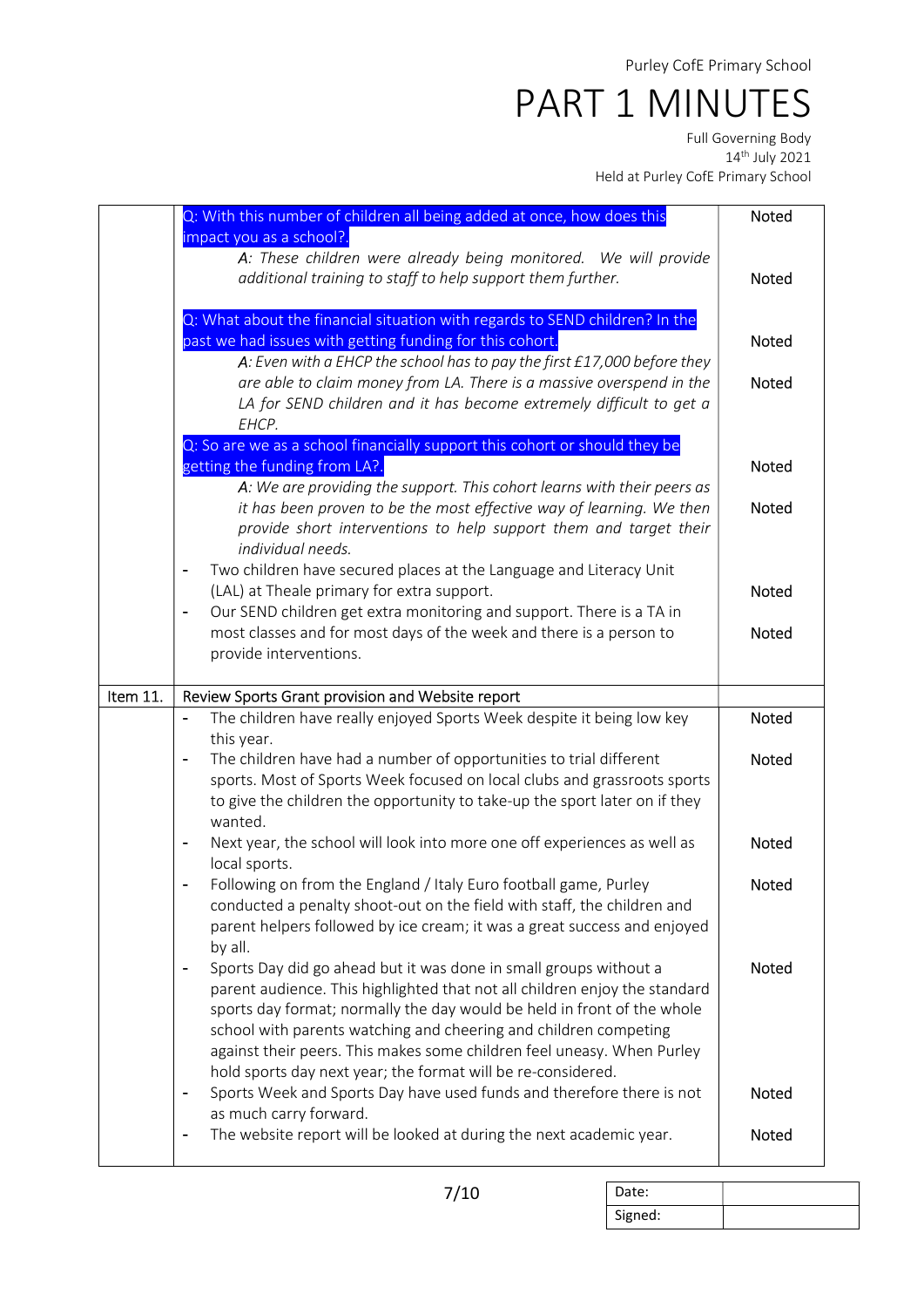Full Governing Body 14th July 2021 Held at Purley CofE Primary School

| Item 12. | Safeguarding report                                                                                                                                                                                                                                                                                                                                                                                       |                              |
|----------|-----------------------------------------------------------------------------------------------------------------------------------------------------------------------------------------------------------------------------------------------------------------------------------------------------------------------------------------------------------------------------------------------------------|------------------------------|
|          | LB had verbally presented the Safeguarding Governor Vvisit Report at<br>the June FGB. The Governors had an opportunity to read the report in<br>full; no additional questions were asked.                                                                                                                                                                                                                 | <b>Noted</b>                 |
|          | LB explained the Ofsted are heavily focusing on sexual harassment<br>within schools after a review found from their visit to 32 state and<br>private schools and having spoken to more than 900 pupils young<br>people quizzed in focus groups, 90% of schoolgirls and half of all male<br>pupils said that being sent explicit pictures or videos, known as "nudes",<br>happened "a lot" or "sometimes". | <b>Noted</b>                 |
|          | The Ofsted review came after thousands of testimonies about abuse<br>$\blacksquare$<br>were recorded on Everyone's Invited, a website founded by 22-year-old<br>Soma Sara. More than 15,000 testimonies have been shared on the site.                                                                                                                                                                     | <b>Noted</b>                 |
|          | The report found that many teachers felt they lacked "knowledge on<br>$\blacksquare$<br>topics like consent, healthy relationships and sharing of sexual images",<br>while in other schools, little value was given to the teaching of RSHE<br>(relationships, sex and health education).                                                                                                                 | <b>Noted</b>                 |
|          | The report also highlight that schools did not adequately create a no-<br>$\blacksquare$<br>tolerance environment towards harassment and that Governors did not<br>receive appropriate training on the subject.                                                                                                                                                                                           | <b>Noted</b>                 |
|          | The LA will be writing training over the Summer and the KCSIE will be<br>updated to address sexual harassment and sexual violence. All<br>Governors will be required to read the updated policy and sign-off to<br>show they have read the document.                                                                                                                                                      | <b>Noted</b>                 |
|          | PHSE will be looked at during the next academic year by the Teaching<br>and Learning Working Group to ensure sexual harassment and sexual<br>violence are covered.                                                                                                                                                                                                                                        | <b>Noted</b>                 |
|          | AB confirmed that had been no comments on pupil voice.<br>۰<br>For Governor information the NSPCC safeguarding audit has changed<br>۰<br>and the Governors will see the updated format next time.                                                                                                                                                                                                         | <b>Noted</b><br><b>Noted</b> |
| Item 13. | <b>Governor Visits</b>                                                                                                                                                                                                                                                                                                                                                                                    |                              |
|          | AB talked through the Collective Worship report.<br>Reverend Bailey, Associate Minister at St Mary's Church has been<br>coming into school, once a week, since the Autumn Term to undertake<br>class and hall worship encompassing bible stories.                                                                                                                                                         | Noted<br>Noted               |
|          | AB has been extremely impressed at how Reverend Bailey connected<br>-<br>with the children and in an easy manner talked about trust, boldness,<br>respect and love for those in need.                                                                                                                                                                                                                     | Noted                        |
|          | With sadness, Reverend Bailey will be leaving as he will be moving out of<br>$\blacksquare$<br>the area. A new Associate Minister will start coming into school after the<br>half term, once he has found his feet. PS has kindly offered to continue<br>the work with the school and the children in the meantime.                                                                                       | <b>Noted</b>                 |
|          |                                                                                                                                                                                                                                                                                                                                                                                                           | Noted                        |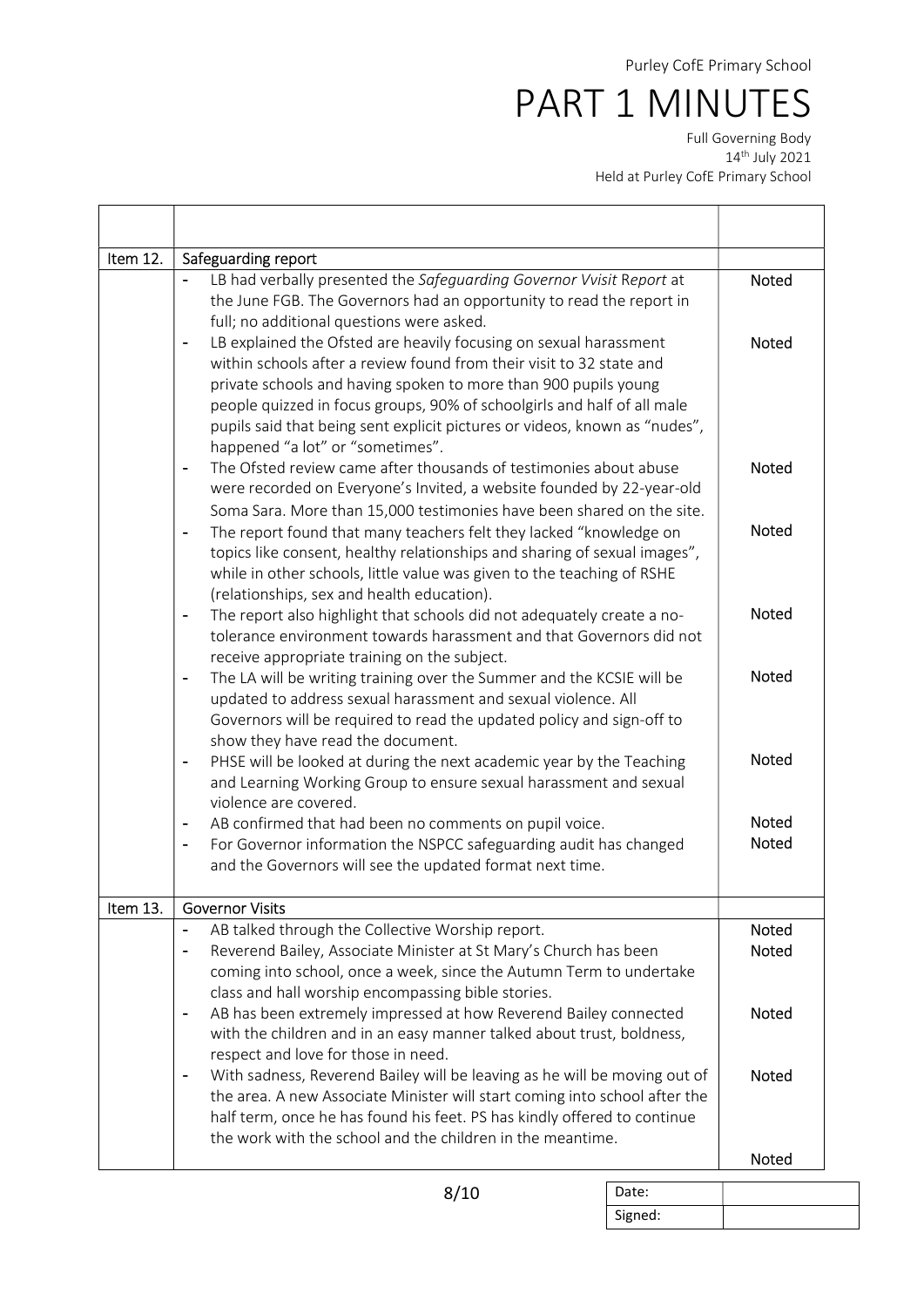|          | Signed:                                                                                                                                                                                                                                                                                                                                                                                                                                                                                                                                                                                                                                                                                                                                                                                                                                                                                                                                                             |                       |
|----------|---------------------------------------------------------------------------------------------------------------------------------------------------------------------------------------------------------------------------------------------------------------------------------------------------------------------------------------------------------------------------------------------------------------------------------------------------------------------------------------------------------------------------------------------------------------------------------------------------------------------------------------------------------------------------------------------------------------------------------------------------------------------------------------------------------------------------------------------------------------------------------------------------------------------------------------------------------------------|-----------------------|
|          | 9/10<br>Date:                                                                                                                                                                                                                                                                                                                                                                                                                                                                                                                                                                                                                                                                                                                                                                                                                                                                                                                                                       |                       |
| Item 17. | Chair Report - verbal update                                                                                                                                                                                                                                                                                                                                                                                                                                                                                                                                                                                                                                                                                                                                                                                                                                                                                                                                        |                       |
|          | The Quality of Education with Barbara Hunter - new date to be<br>confirmed once the training with Robin has taken place.                                                                                                                                                                                                                                                                                                                                                                                                                                                                                                                                                                                                                                                                                                                                                                                                                                            |                       |
|          | September 9th 18:30 to 21:30<br>PS will be working with Robin to provide SIAMS training for the<br>$\overline{\phantom{0}}$<br>Governors.                                                                                                                                                                                                                                                                                                                                                                                                                                                                                                                                                                                                                                                                                                                                                                                                                           |                       |
|          | $\overline{a}$<br>year must attend the face-to-face Safeguarding training session on                                                                                                                                                                                                                                                                                                                                                                                                                                                                                                                                                                                                                                                                                                                                                                                                                                                                                |                       |
| Item 16. | Training and Forum Update<br>Governors who have not attended the face-to-face session with KF last                                                                                                                                                                                                                                                                                                                                                                                                                                                                                                                                                                                                                                                                                                                                                                                                                                                                  | Action                |
|          | Schools Sickness Procedure and Guidance July 2021<br>$\circ$<br>Behaviour Principles Written Statement (reviewed by Welfare<br>$\circ$<br>Working Group)<br>Governors' Allowances Policy July 2021<br>$\circ$<br>Personal, Social, Health and Economic (PSHE) and Relationship<br>$\circ$<br>and Sex Education (RSE) Policy July 2021<br>[this policy was approved with the understanding further<br>updates will be required due to the updates from Ofsted<br>concerning sexual harassment and sexual violence]<br>AB asked the FGB if the Collective Worship policy could be moved to<br>$\blacksquare$<br>May FGB 2022 so that the Welfare Working Group could review it in<br>April 2022. This was to balance the policies better throughout the year.<br>KF confirmed that there were no changes to the policy. It was agreed it<br>would come to the September FGB for approval, and the Welfare<br>Working Group can re-review it in April 2022 as planned. | <b>Noted</b>          |
| Item 15. | <b>Policies</b><br>The following meeting minutes were all Approved:                                                                                                                                                                                                                                                                                                                                                                                                                                                                                                                                                                                                                                                                                                                                                                                                                                                                                                 | Approved              |
|          | to-face training with KF last year is mandatory. This will take place on the<br>9th September.<br>The proposed FGB meeting dates for next year have been accepted.<br>$\overline{\phantom{a}}$                                                                                                                                                                                                                                                                                                                                                                                                                                                                                                                                                                                                                                                                                                                                                                      | Noted<br>Noted        |
|          | H&S walk around needs to be schedule into the planner.<br>$\blacksquare$<br>The Business Working Group is meeting on 19 <sup>th</sup> July and will arrange the<br>working group meeting dates for the next academic year during this<br>meeting.<br>Safeguarding training for all Governors who did not complete the face-<br>$\blacksquare$                                                                                                                                                                                                                                                                                                                                                                                                                                                                                                                                                                                                                       | Noted<br><b>Noted</b> |
| Item 14. | Propose dates for next year's meetings<br>PS to rearrange the session with Robin in the next academic year.                                                                                                                                                                                                                                                                                                                                                                                                                                                                                                                                                                                                                                                                                                                                                                                                                                                         | Noted                 |
|          | the children were confident around him and wanted to engage. He had a<br>good connection with the children and will be greatly missed.<br>The Prayers and Awe and Wonder Report accurately recorded the tour,<br>$\blacksquare$<br>thoughts and feelings of the Governors that took place at the beginning<br>of the last FGB.                                                                                                                                                                                                                                                                                                                                                                                                                                                                                                                                                                                                                                      | Noted                 |
|          | AB praised Reverend Bailey's manner; he knew every child's name and<br>$\overline{a}$                                                                                                                                                                                                                                                                                                                                                                                                                                                                                                                                                                                                                                                                                                                                                                                                                                                                               |                       |